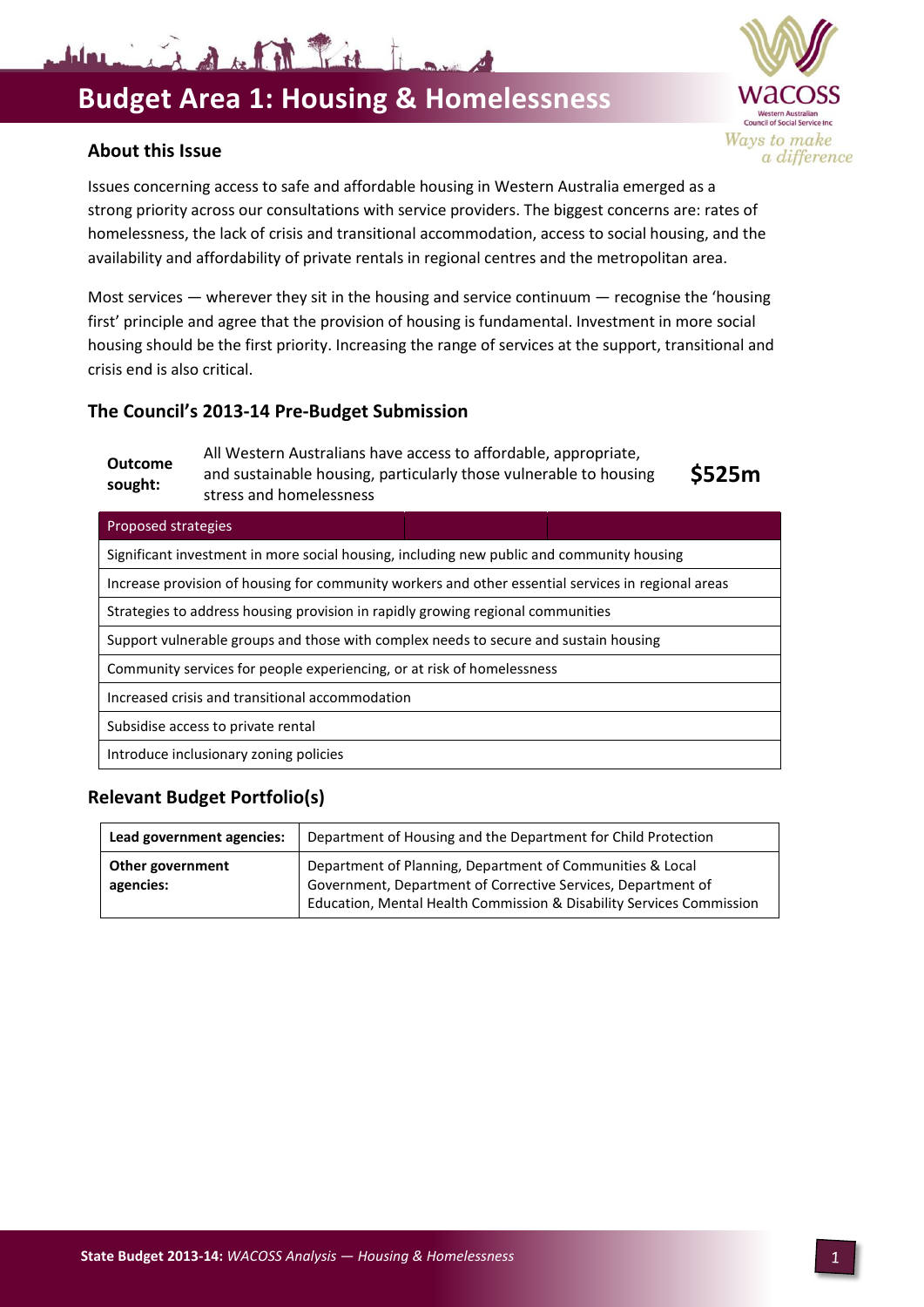# **Housing & Homelessness: The 2013-14 Budget in Summary**

Affordable housing is the single greatest need of Western Australians living on low and fixed incomes and given expenditure commitments in other capital works projects like transport, stadiums and the waterfront development, the Council believes the Government should be doing more to address this critical issue affecting so many people at risk or in housing crisis.

While the Council welcomes the inclusion of a number of new housing initiatives, and continuation (or modest growth) in the funding of a number of existing programs, we were disappointed not see higher levels of investment in social and affordable housing.

#### **Initiatives at a Glance**

Notable funding announcements in the 2013-14 State Budget:

- $\triangleq$  Budget includes additional capital expenditure of \$134.5million over the next two years to significantly increase the public housing stock, by better utilising existing land held by the Housing Authority. Two hundred blocks of land will be redeveloped to deliver 500 new homes within three years. $<sup>1</sup>$ </sup>
- Changing the first home buyers grant: Grant for existing homes now \$3,000 and for new builds \$10,000. 2
- $\rightarrow$  Provide an additional 47.8 million so that an extra 1,000 properties will come under the National Rental Affordability Scheme (NRAS)<sup>3</sup>, however funding for this is only allocated from 2015/16 onwards. <sup>4</sup>
- Provide funding of \$33.9 million over two years, from 2013-14, for the Kimberley Housing Indigenous Prosperity program. This will deliver up to 60 new houses in Broome (40) and Derby (20) to facilitate the transition of selected Indigenous tenants from public housing to independent housing options. 5
- The Royalties for Regions (RfR) Housing for Workers program will commit \$373.1 million over six years (2011-12 to 2016-17), to provide affordable housing for key workers in regional Western Australia. 6
- $\div$  \$113m increase in asset transfer to community housing.

#### **Other Numbers**

- The average public housing waiting list time is 130 weeks (2 and a half years) for 2012/13 and is expected to not change during  $2013/14$ .<sup>7</sup>
- Since 2011, SharedStart has assisted 643 low income households to purchase a home via Authority co-ownership and Keystart home loans.<sup>8</sup>
- Median Rental in Perth is \$475 per week, up 10.5% on last year, and the vacancy rate is  $3.4%^{9}$

### **Key Observations/Implications**

Affordable housing remains the biggest challenge for the Western Australian community, and the cost of housing is the biggest single driver of financial hardship. While we welcome commitments like more NRAS properties, the public housing stock redevelopment strategy, planning policy review and changes to the First Home Owners Grant to stimulate construction, we are disappointed not to have seen higher levels of investment in social and affordable housing.